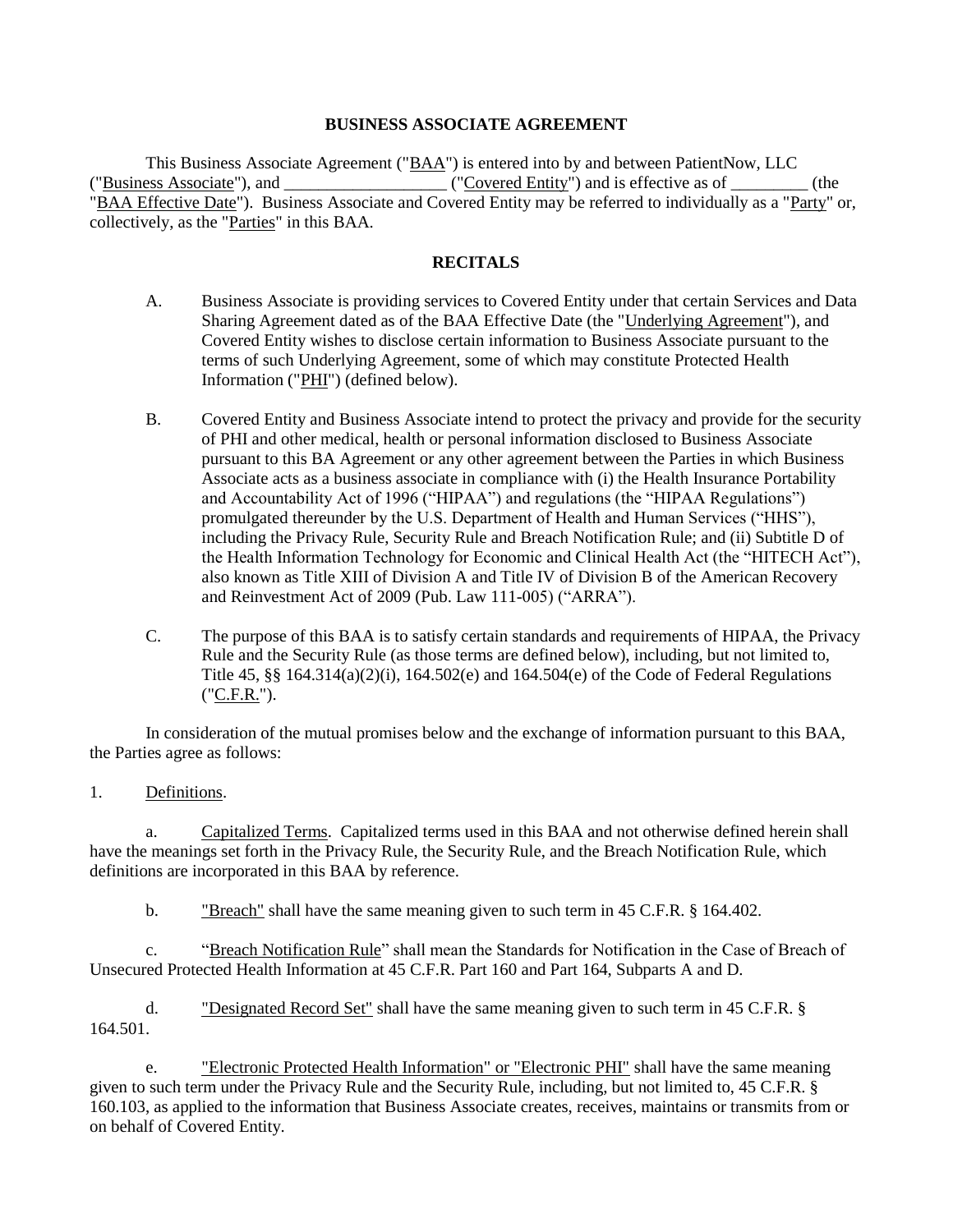f. "Individual" shall have the same meaning given to such term in 45 C.F.R. § 160.103 and shall include a person who qualifies as a personal representative in accordance with 45 C.F.R. § 164.502(g).

g. "Privacy Rule" shall mean the Standards for Privacy of Individually Identifiable Health Information at 45 C.F.R. Part 160 and Part 164, Subparts A and E.

h. "Protected Health Information" or "PHI" shall have the same meaning given to such term in 45 C.F.R. § 160.103, as applied to the information created, received, maintained or transmitted by Business Associate from or on behalf of Covered Entity.

i. "Required by Law" shall have the same meaning given to such term in 45 C.F.R. § 164.103.

j. "Secretary" shall mean the Secretary of the Department of Health and Human Services or his or her designee.

k. "Security Incident" shall have the same meaning given to such term in 45 C.F.R. § 164.304.

l. "Security Rule" shall mean the Security Standards at 45 C.F.R. Part 160 and Part 164, Subparts A and C.

m. **The Unsecured PHI''** shall have the same meaning given to such term under 45 C.F.R. § 164.402, and guidance promulgated thereunder.

### 2. Permitted Uses and Disclosures of PHI.

a. Uses and Disclosures of PHI Pursuant to Underlying Agreement. Business Associate shall not use or disclose PHI other than as permitted or required to perform functions, activities or services for, or on behalf of, Covered Entity as specified in the Underlying Agreement or as Required by Law. To the extent Business Associate is carrying out any of Covered Entity's obligations under the Privacy Rule pursuant to the terms of the Underlying Agreement or this BAA, Business Associate shall comply with the requirements of the Privacy Rule that apply to Covered Entity in the performance of such obligation(s). Business Associate may not use or disclose PHI in a manner that would violate the Privacy Rule if done by Covered Entity, except as set forth in Sections 2(b)-(e).

b. Permitted Uses of PHI by Business Associate. Except as otherwise limited in this BAA, Business Associate may use PHI for the proper management and administration of Business Associate or to carry out the legal responsibilities of Business Associate.

c. Permitted Disclosures of PHI by Business Associate. Except as otherwise limited in this BAA, Business Associate may disclose PHI for the proper management and administration of Business Associate, provided that the disclosures are Required by Law, or Business Associate obtains reasonable assurances from the person to whom the information is disclosed that it will remain confidential and will be used or further disclosed only as Required by Law or for the purpose for which it was disclosed to the person (which purpose must be consistent with the limitations imposed upon Business Associate pursuant to this BAA), and that the person agrees to notify Business Associate of any instances of which it is aware in which the confidentiality of the information has been breached.

d. Data Aggregation. Except as otherwise limited in this BAA, Business Associate may use PHI to provide Data Aggregation services as permitted by 45 C.F.R. § 164.504(e)(2)(i)(B).

e. De-identified Data. Business Associate may create de-identified PHI in accordance with the standards set forth in 45 C.F.R. § 164.514(b) and may use or disclose such de-identified data for any purpose.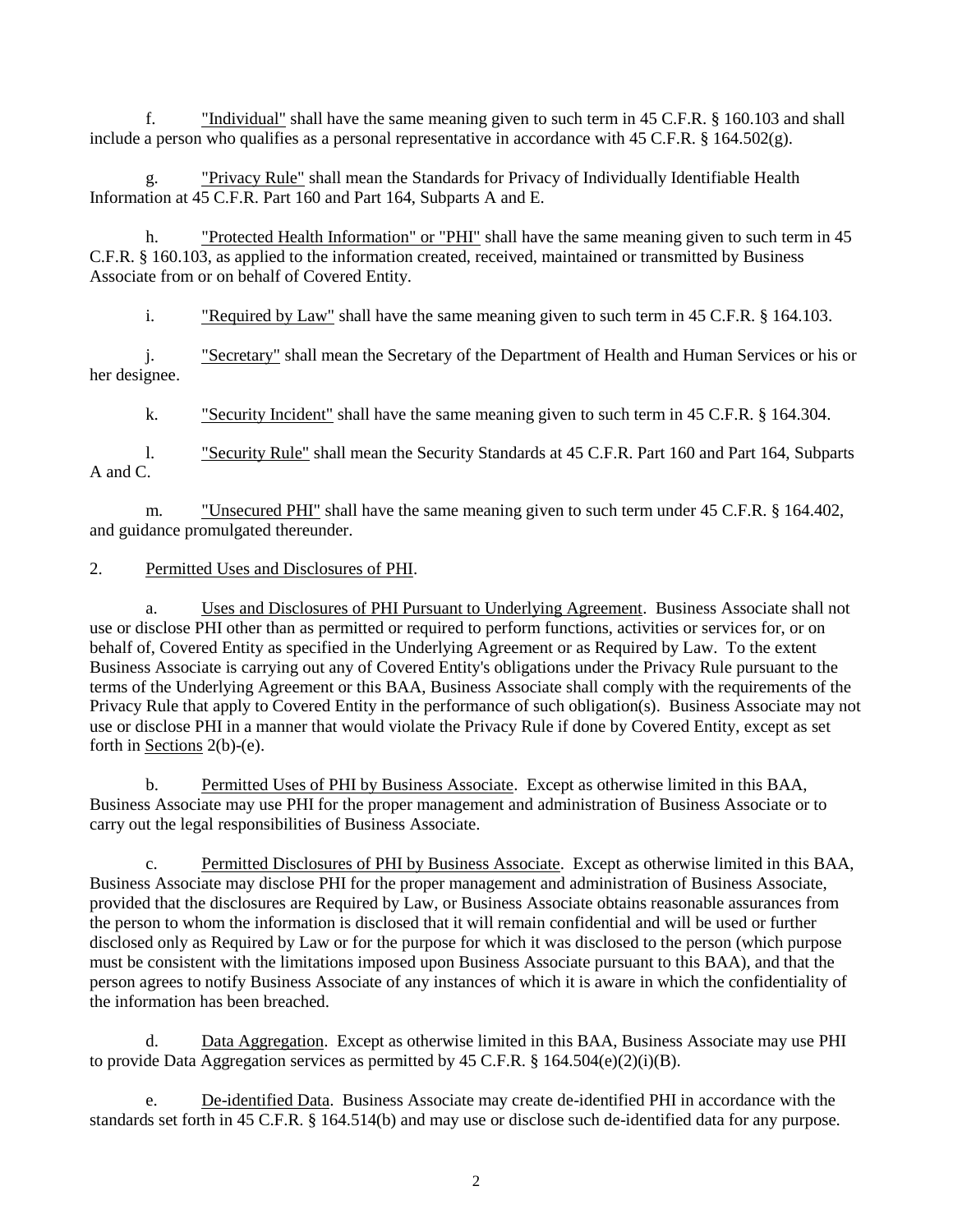## 3. Obligations of Business Associate.

a. Appropriate Safeguards. Business Associate shall use appropriate safeguards and shall comply with the Security Rule with respect to Electronic PHI, to prevent use or disclosure of such information other than as provided for by the Underlying Agreement and this BAA.

b. Reporting of Improper Use or Disclosure, Security Incident or Breach. Business Associate shall report to Covered Entity any use or disclosure of PHI not permitted under this BAA, Breach of Unsecured PHI or Security Incident, without unreasonable delay, and in any event no more than ten (10) business days following discovery; provided, however, that the Parties acknowledge and agree that this Section 3.b. constitutes notice by Business Associate to Covered Entity of the ongoing existence and occurrence of attempted but Unsuccessful Security Incidents (as defined below) for which notice to Covered Entity by Business Associate shall be required only upon request. "Unsuccessful Security Incidents" shall include, but not be limited to, pings and other broadcast attacks on Business Associate's firewall, port scans, unsuccessful log-on attempts, denials of service and any combination of the above, so long as no such incident results in unauthorized access, use or disclosure of PHI. Business Associate's notification to Covered Entity of a Breach shall include: (i) the identification of each individual whose Unsecured PHI has been, or is reasonably believed by Business Associate to have been, accessed, acquired or disclosed during the Breach; and (ii) any particulars regarding the Breach that Covered Entity would need to include in its notification, as such particulars are identified in 45 C.F.R. § 164.404.

c. Business Associate's Agents. In accordance with 45 C.F.R. § 164.502(e)(1)(ii) and 45 C.F.R. § 164.308(b)(2), as applicable, Business Associate shall enter into a written agreement with any agent or subcontractor that creates, receives, maintains or transmits PHI on behalf of Business Associate for services provided to Covered Entity, providing that the agent agrees to restrictions and conditions that are no less restrictive to those that apply through this BAA to Business Associate with respect to such PHI.

d. Access to PHI. To the extent Business Associate has PHI contained in a Designated Record Set, it agrees to make such information available to Covered Entity pursuant to 45 C.F.R. § 164.524 within ten (10) business days of Business Associate's receipt of a written request from Covered Entity; provided, however, that Business Associate is not required to provide such access where the PHI contained in a Designated Record Set is duplicative of the PHI contained in a Designated Record Set possessed by Covered Entity. If an Individual makes a request for access pursuant to 45 C.F.R. § 164.524 directly to Business Associate, or inquires about his or her right to access, Business Associate shall direct the Individual to Covered Entity.

e. Amendment of PHI. To the extent Business Associate has PHI contained in a Designated Record Set, it agrees to make such information available to Covered Entity for amendment pursuant to 45 C.F.R. § 164.526 within twenty (20) business days of Business Associate's receipt of a written request from Covered Entity. If an Individual submits a written request for amendment pursuant to 45 C.F.R. § 164.526 directly to Business Associate, or inquiries about his or her right to amendment, Business Associate shall direct the Individual to Covered Entity.

f. Documentation of Disclosures. Business Associate agrees to document such disclosures of PHI and information related to such disclosures as would be required for Covered Entity to respond to a request by an Individual for an accounting of disclosures of PHI in accordance with 45 C.F.R. § 164.528. Business Associate shall document, at a minimum, the following information ("Disclosure Information"): (i) the date of the disclosure, (ii) the name and, if known, the address of the recipient of the PHI, (iii) a brief description of the PHI disclosed, and (iv) the purpose of the disclosure that includes an explanation of the basis for such disclosure.

g. Accounting of Disclosures. Business Associate agrees to provide to Covered Entity, within twenty (20) business days of Business Associate's receipt of a written request from Covered Entity, information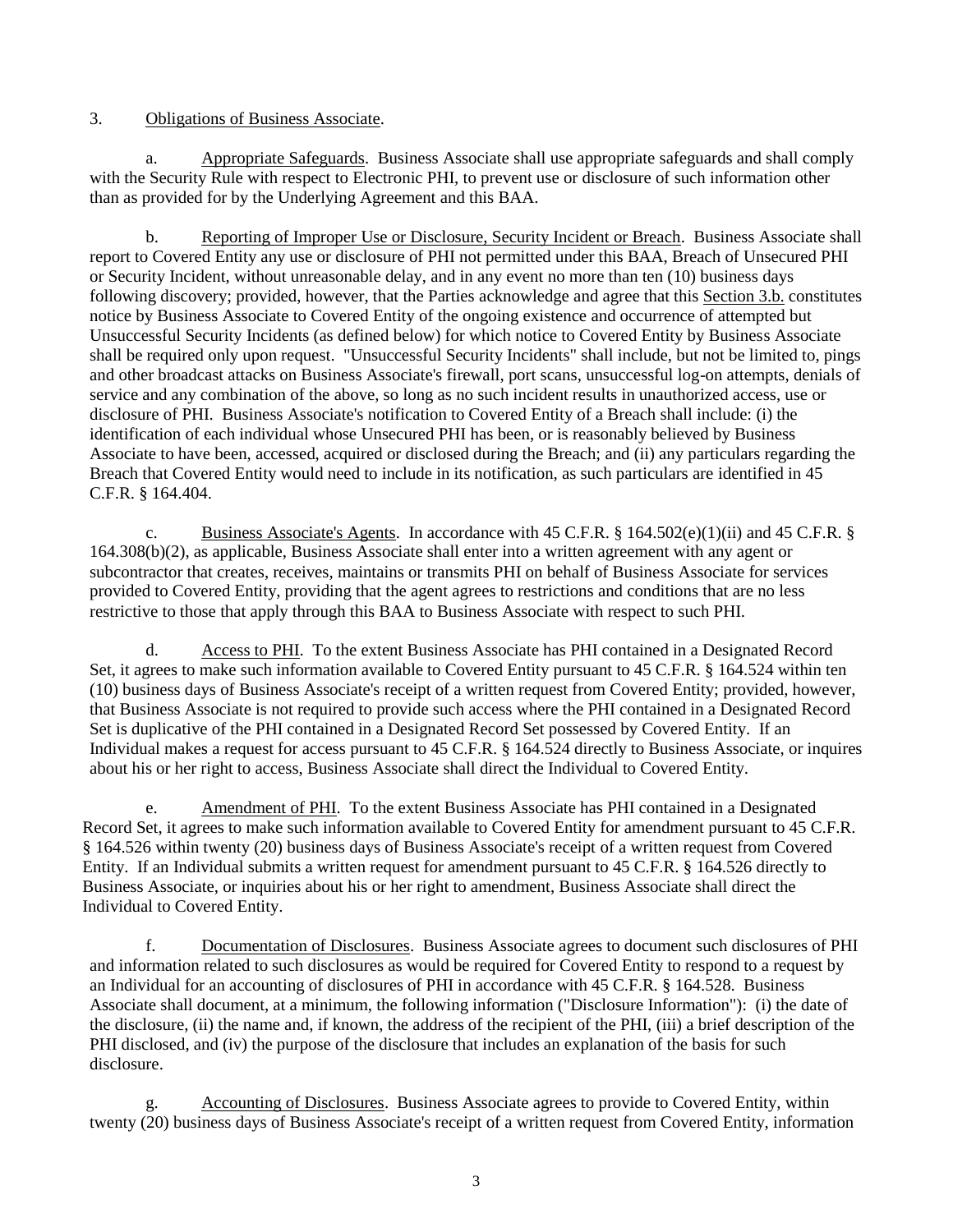collected in accordance with Section 3(f) of this BAA, to permit Covered Entity to respond to a request by an Individual for an accounting of disclosures of PHI in accordance with 45 C.F.R. § 164.528. If an Individual makes a request for an accounting of disclosures of PHI pursuant to 45 C.F.R. § 164.528 directly to Business Associate, or inquiries about his or her right to an accounting of disclosures of PHI, Business Associate shall direct the Individual to Covered Entity.

h. Governmental Access to Records. Business Associate shall make its internal practices, books and records relating to the use and disclosure of PHI received from, or created or received by Business Associate on behalf of, Covered Entity available to the Secretary for purposes of the Secretary determining Covered Entity's compliance with the Privacy Rule.

i. Mitigation. To the extent practicable, Business Associate will reasonably cooperate with Covered Entity's efforts to mitigate a harmful effect that is known to Business Associate of a use or disclosure of PHI that is not permitted by this BAA.

j. Minimum Necessary. Business Associate shall request, use and disclose the minimum amount of PHI necessary to accomplish the purpose of the request, use or disclosure, in accordance with 45 C.F.R. § 164.514(d), and any amendments thereto.

# 4. Obligations of Covered Entity.

a. Notice of Privacy Practices. Covered Entity shall notify Business Associate of any limitation(s) in its notice of privacy practices in accordance with 45 C.F.R. § 164.520, to the extent that such limitation may affect Business Associate's use or disclosure of PHI.

b. Notification of Changes Regarding Individual Permission. Covered Entity shall notify Business Associate of any changes in, or revocation of, permission by an Individual to use or disclose PHI, to the extent that such changes may affect Business Associate's use or disclosure of PHI. Covered Entity shall obtain any consent or authorization that may be required by the HIPAA Privacy Rule, or applicable state law, prior to furnishing Business Associate with PHI.

c. Notification of Restrictions to the Use or Disclosure of PHI. Covered Entity shall notify Business Associate of any restriction to the use or disclosure of PHI that Covered Entity has agreed to in accordance with 45 C.F.R. § 164.522, to the extent that such restriction may affect Business Associate's use or disclosure of PHI.

d. Permissible Requests by Covered Entity. Covered Entity shall not request Business Associate to use or disclose PHI in any manner that would not be permissible under the HIPAA Regulations if done by Covered Entity, except as permitted pursuant to the provisions of Section 2 of this BAA.

# 5. Term and Termination.

a. Term. The term of this BAA shall commence as of the BAA Effective Date, and shall terminate when all of the PHI provided by Covered Entity to Business Associate, or created or received by Business Associate on behalf of Covered Entity, is destroyed or returned to Covered Entity or, if it is infeasible to return or destroy PHI, protections are extended to such information, in accordance with Section 5(c).

b. Termination for Cause. Upon either Party's knowledge of a material breach by the other Party of this BAA, such Party shall provide written notice to the breaching Party stating the nature of the breach and providing an opportunity to cure the breach within thirty (30) business days. Upon the expiration of such 30 day cure period, the non-breaching Party may terminate this BAA and, at its election, the Underlying Agreement, if cure is not possible.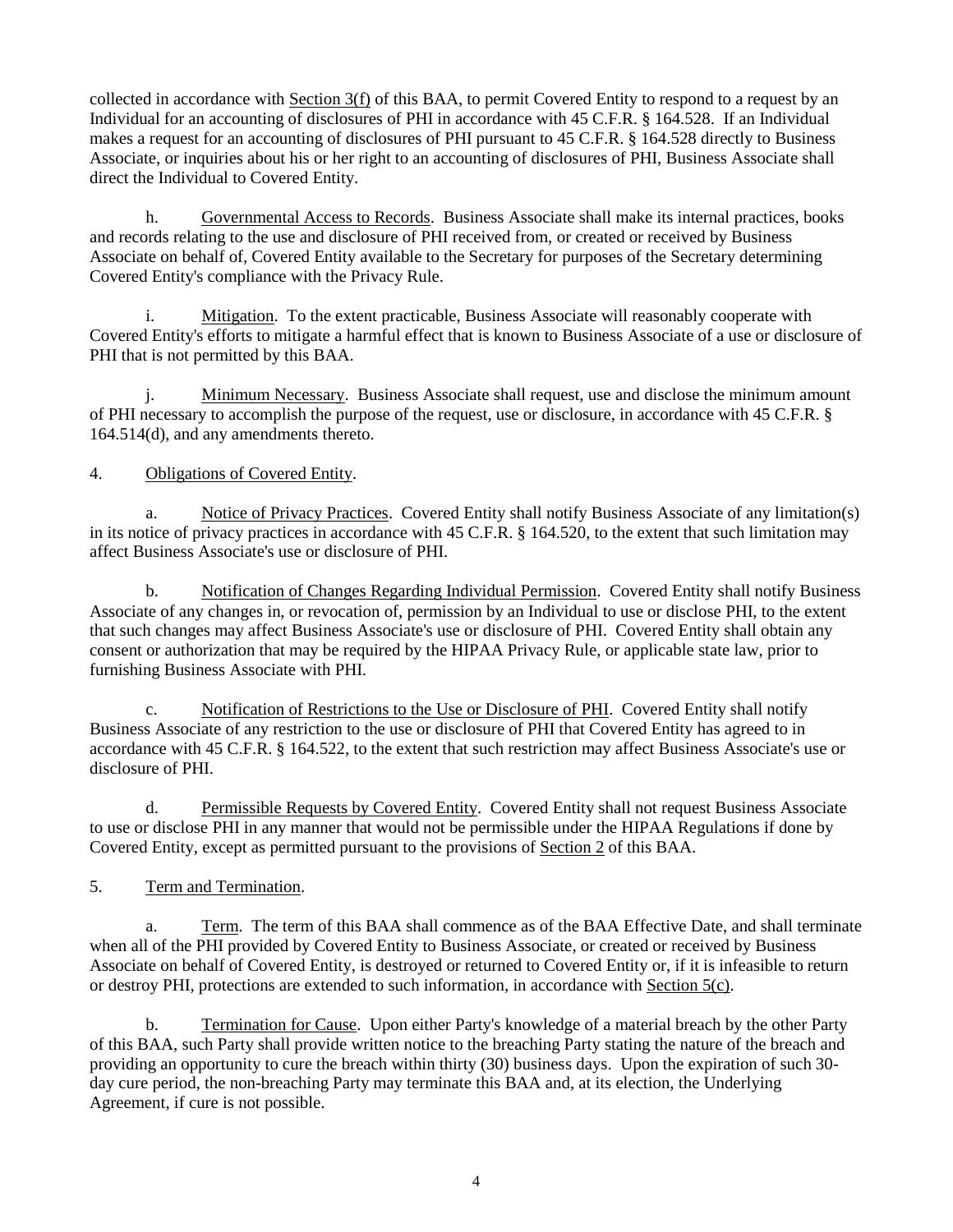# c. Effect of Termination.

(i) Except as provided in paragraph (ii) of this Section 5(c), upon termination of the Underlying Agreement or this BAA for any reason, Business Associate shall return or destroy all PHI received from Covered Entity, or created or received by Business Associate on behalf of Covered Entity, and shall retain no copies of the PHI.

(ii) If it is infeasible for Business Associate to return or destroy the PHI upon termination of the Underlying Agreement or this BAA, Business Associate shall: (i) extend the protections of this BAA to such PHI; and (ii) limit further uses and disclosures of such PHI to those purposes that make the return or destruction infeasible, for so long as Business Associate maintains such PHI.

6. Cooperation in Investigations. The Parties acknowledge that certain breaches or violations of this BAA may result in litigation or investigations pursued by federal or state governmental authorities of the United States resulting in civil liability or criminal penalties. Each Party shall cooperate in good faith in all respects with the other Party in connection with any request by a federal or state governmental authority for additional information and documents or any governmental investigation, complaint, action or other inquiry.

7. Survival. The respective rights and obligations of Business Associate under Section 5(c) of this BAA shall survive the termination of the BAA and the Underlying Agreement.

8. Effect of BAA. In the event of any inconsistency between the provisions of this BAA and the Underlying Agreement, the provisions of this BAA shall control. In the event of inconsistency between the provisions of this BAA and mandatory provisions of the HIPAA Regulations, or their interpretation by any court or regulatory agency with authority over Business Associate or Covered Entity, such interpretation shall control; provided, however, that if any relevant provision of the HIPAA Regulations is amended in a manner that changes the obligations of Business Associate or Covered Entity that are embodied in terms of this BAA, then the Parties agree to negotiate in good faith appropriate non-financial terms or amendments to this BAA to give effect to such revised obligations. Where provisions of this BAA are different from those mandated in the HIPAA Regulations, but are nonetheless permitted by such rules as interpreted by courts or agencies, the provisions of this BAA shall control.

9. General. This BAA is governed by, and shall be construed in accordance with, the laws of the State that govern the Underlying Agreement. If any part of a provision of this BAA is found illegal or unenforceable, it shall be enforced to the maximum extent permissible, and the legality and enforceability of the remainder of that provision and all other provisions of this BAA shall not be affected. All notices relating to the Parties' legal rights and remedies under this BAA shall be provided in writing to a Party, shall be sent to its address set forth in the signature block below, or to such other address as may be designated by that Party by notice to the sending Party, and shall reference this BAA. This BAA may be modified, or any rights under it waived, only by a written document executed by the authorized representatives of both Parties. Nothing in this BAA shall confer any right, remedy or obligation upon anyone other than Covered Entity and Business Associate. This BAA is the complete and exclusive agreement between the Parties with respect to the subject matter hereof, superseding and replacing all prior agreements, communications and understandings (written and oral) regarding its subject matter.

10. Independent Contractor. Business Associate will be considered, for all purposes, an independent contractor, and Business Associate will not, directly or indirectly, act as agent, servant or employee of Covered Entity or make any commitments or incur any liabilities on behalf of Covered Entity without its express written consent. Nothing in this BAA shall be deemed to create an employment, principal-agent, or partner relationship between the parties. Business Associate shall retain sole and absolute discretion in the manner and means of carrying out its activities and responsibilities under this BAA.